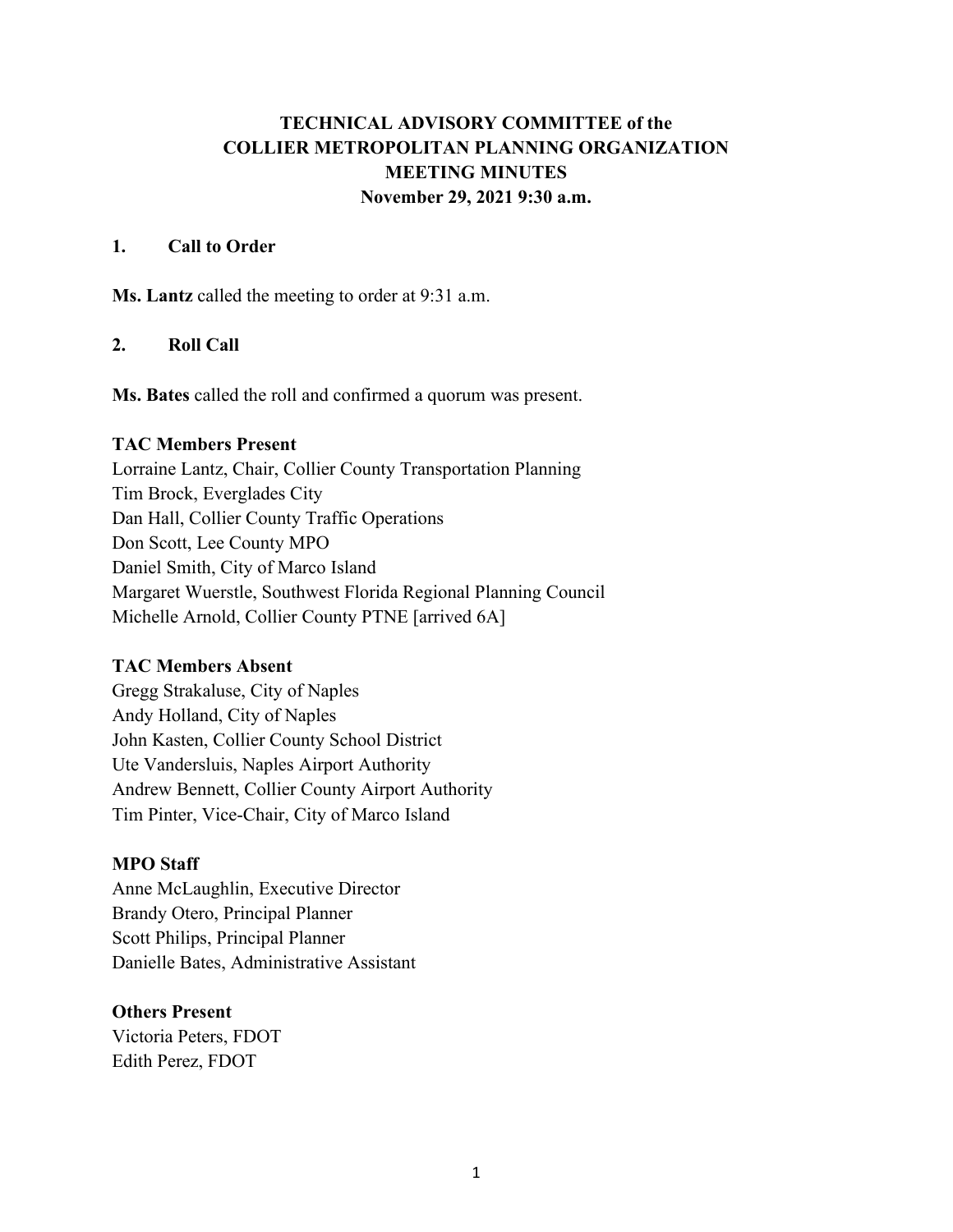#### **3. Approval of the Agenda**

*Mr. Smith moved to approve the agenda. Mr. Scott seconded. Carried unanimously.*

#### **4. Approval of the October 25, 2021 Meeting Minutes**

*Mr. Smith moved to approve the October 25, 2021 meeting minutes. Ms. Wuerstle seconded. Carried unanimously.*

# **5. Public Comments for Items not on the Agenda**

None.

#### **6. Agency Updates**

#### **A. FDOT**

**Ms. Peters:** There will be a public meeting on Tuesday December 7, from 4:30-6pm at the University of Florida, Institute of Food and Agricultural Sciences (UF/IFAS) Extension building to discuss the roundabout at State Road (SR) 29 and SR 82; virtual option available as well. Preregistration required. Completion for the roundabout is anticipated to be the end of summer 2022. Engineers will be at the public meeting to take questions; you can also visit [www.SWFLroads.com](http://www.swflroads.com/) . FDOT will also attend Immokalee Community Redevelopment Agency (CRA) meeting and Immokalee Chamber of Commerce meeting.

The Draft Tentative Work Program was released; typically, would have released the Tentative Work Program by now, followed by adopted Work Program after July 1. This year is different. Central Office has centralized and standardized the process, such that the Tentative Work Program won't be released to the MPOs and the public; it will only be brought to the Legislature and will be made available after it's adopted. If she's able to run variance reports, she will.. Introduced Edith Perez, a new liaison, has been with FDOT for 5 years; shadowed liaisons in her previous position; will probably be assigned to Polk MPO. Victoria will stay with Collier and Lee permanently.

**Mr. Brock:** Do you have lists or quantities with the new stimulus?

**Ms. Peters:** We've been anticipating the stimulus for a while, and asked for MPOs' top priorities. Those lists are ready to go. We have not received any word yet of stimulus funds coming from central office.

**Mr. Brock:** Is that part of the Advanced Productions?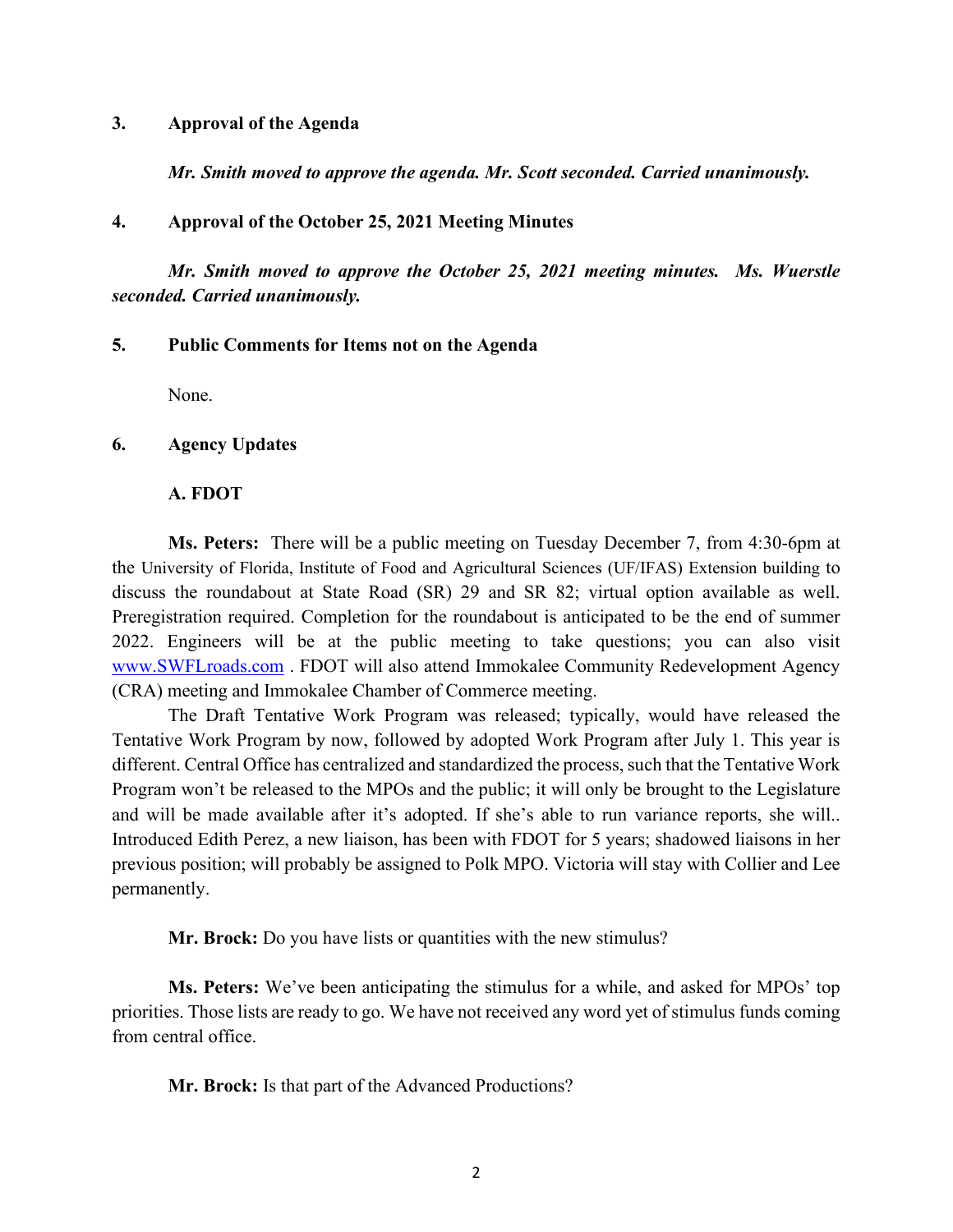**Ms. Peters:** Collier County had a project, SR 951 from Manatee to North Tower, moved out [of the Draft Tentative Work Program], but Secretary Nandam assured the MPO Board he intends to move it back in at the first opportunity. It's in ROW, was the district's first SWAT (Statewide Acceleration Team) project, which added design phase. The SWAT process combines Project Development and Environment (PD&E) with design to accelerate projects, making this a primary project to bring back in. Another project on the Advanced Production Project (APP) list is US 41 from Six L Farms Road to Greenway; it's at 60% design, waiting for construction funds; there's lots of development activity and it's a missing link for bike-ped; would like to see it back on radar along with other projects.

**Mr. Brock:** There are strings associated with federal money.

**Mr. Scott:** There's not as much money as everyone makes it out; it's an extension of the existing bill. Report from district secretaries' meeting is there's \$600 million more in highway fund, but \$200 million less in bridge money, because we have better bridges than other parts of the country. Looking at percentages, SU funding (Surface Transportation Block Grant Program) will go up about 25%. It's not a ton of money, but hopefully can address projects.

**Mr. Brock, Mr. Scott, Mr. Philip, and Ms. Peters** discussed constraints on federal money and that these funds are not as constrained as other funds, the rules followed are from existing bills.

#### **B. MPO Executive Director**

None.

# **7. Committee Action 7.A. Endorse FDOT Vision Zero Safety Targets for 2022**

**Mr. Philips:** Seeking endorsement. This is the only federal performance measure required to be adopted annually.

**Mr. Brock:** Any other measures in mind?

**Mr Philips:** There are 7 measures, but this is only one required to endorse. It's a rolling 5-year goal, we've seen some growth in all areas, but a reduction in serious injuries.

**Mr. Brock:** A target of 0 is great, but the reality is they aren't trending that way? Are you doing anything to change that trend?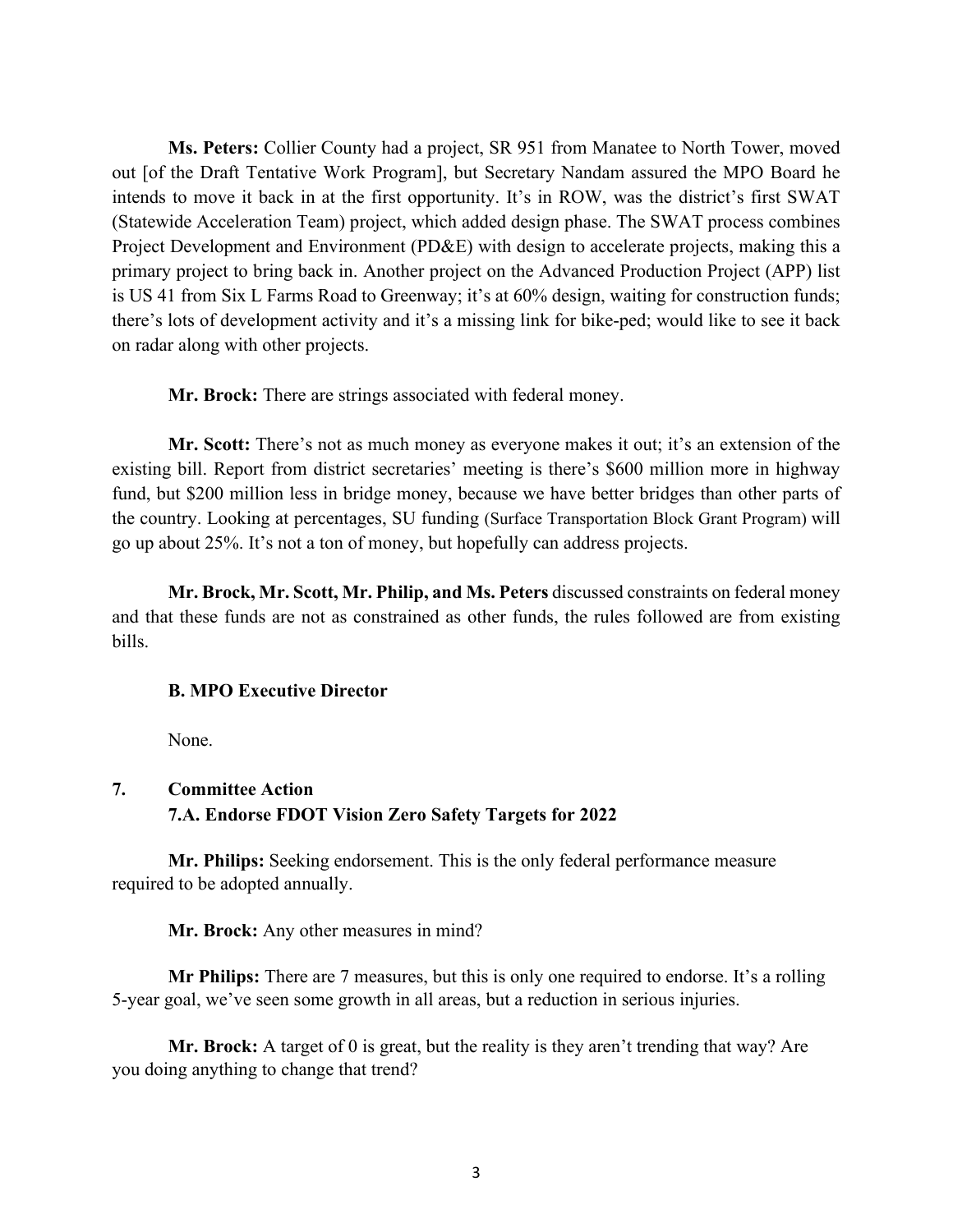**Ms. Lantz:** All project priorities and all projects emphasize safety, the county has targets to decrease numbers too, the rate of serious injuries is going down. Making sure safety is stronger focus is helping.

**Mr. Philips:** Most projects involve safety, but you can't design for human behavior.

**Mr. Hall:** We analyze fatalities, and a lot are driver error, intoxicated for example.

**Ms. Peters:** The intersection of Westclox Street and SR 29 intersection is in the top 5 for accidents in Collier County. It is switching to a full signal instead of a flashing light to help.

**Mr. Brock:** Federal funding focuses on state roads, local roads have issues.

**Ms. Peters:** Rich King Greenway was one STIP/TIP amendment, done for pure safety, adding beacons and also sound for the visually impaired.

**Ms. Lantz:** The goal is Vision Zero, but what we do with safety projects moves closer to zero. We finished the Local Roads Safety Plan and there's more with Congestion Management and Pathways that all have safety.

**Mr. Scott:** If you want to help, put local funding in to match safety funds. There's also more safety in the new bill.

**Ms. McLaughlin**: MPO is implementing the Local Roads Safety Plan. The 2045 Long Range Transportation Plan - Cost Feasible Plan established SU funding category specifically for safety projects and sets a small budget aside for that purpose.

*Mr. Smith moved to endorse FDOT Vision Zero Safety Targets for 2022. Mr. Brock seconded. Passed unanimously.*

*7.B. Endorse Amendment #3 to the FY 2022–2026 TIP & Authorizing Resolution*

**Mr. Philips:** Presented Executive Summary. The additional funding includes 4 items added to Transportation Improvement Program (TIP): 3 are transit related—capital costs to purchase 3 buses, funding for radios and communication equipment, and improvement to bus stops—the last is adding a wildlife crossing on State Road 29 north of the Panther Refuge.

**Ms. Arnold:** Need purchase orders for purchase by end of the year, unable to get quotes at this point.

*Mr. Smith moved to endorse Amendment #3 to the FY 2022–2026 TIP & Authorizing Resolution. Ms. Arnold seconded. Passed unanimously.*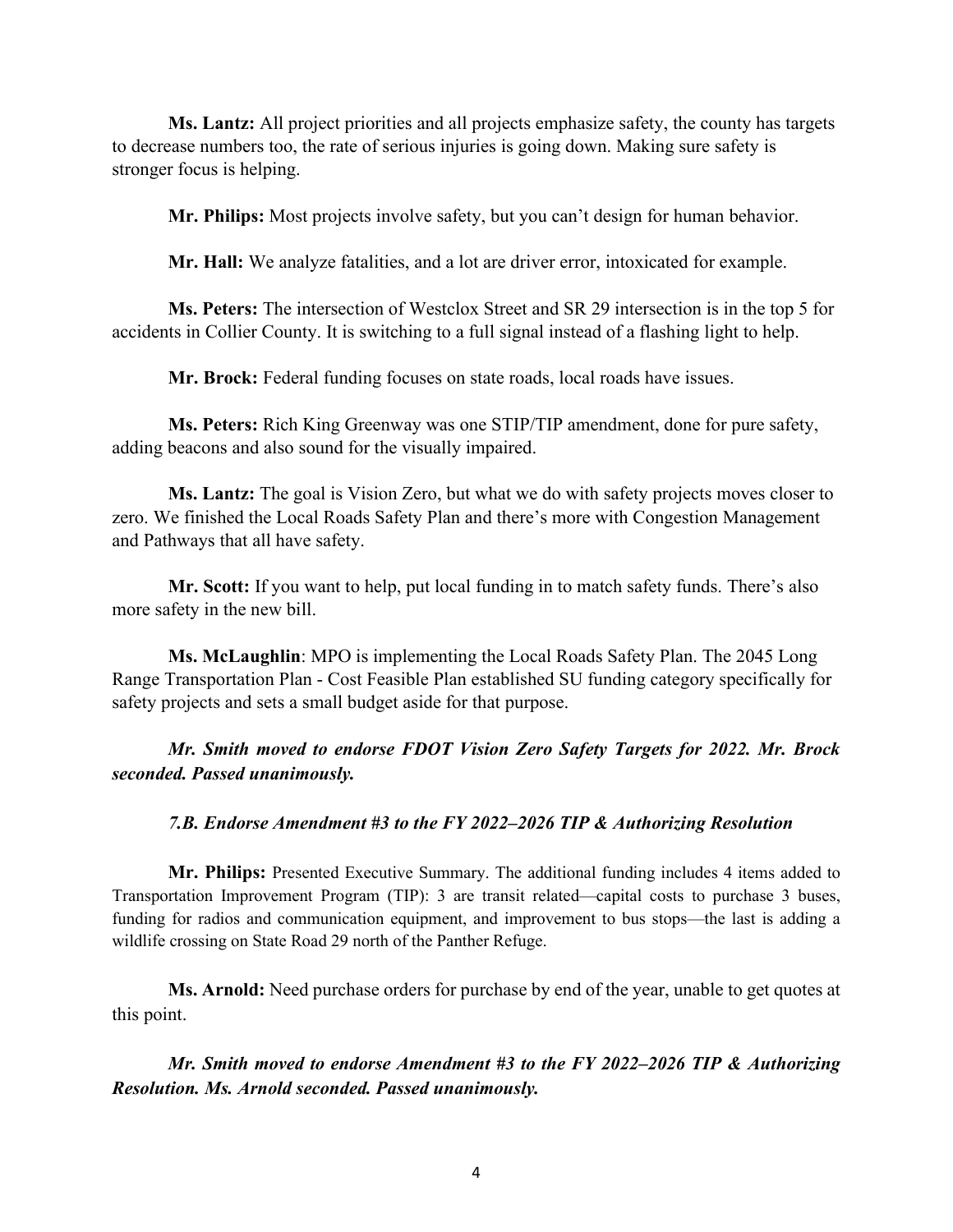# **8. Reports and Presentation (May require Committee Action)**

#### **8.A. FY 2023/2024 Unified Planning Work Program (UPWP)**

**Ms. Otero:** Presented Executive Summary. The draft will come in February. All these tasks feed into the Long Range Transportation Plan (LRTP) which needs to be done by 2025. We're getting ready to issue the purchase order for Congestion Management Plan Update that will carry into the next UPWP, but we also have Transportation System Performance Report update, Bicycle/Pedestrian Master Plan Update, Local Road Safety Plan, and the Transit Development Plan Major Update, which all feed into the 2050 LRTP and are shown in the current LRTP as documents needed. The Transportation Disadvantaged Service Plan Major Update is due every 5 years, this one in 2023. Expecting about \$118,000 for studies and asking FDOT to allocate some SU funding. Transit studies are included too.

**Ms. Peters:** The LRTP and all the studies feeding into it will need lots of funds, can we do an amendment to get some SU funds from FY 2022 to the current UPWP to assist?

**Ms. Otero:** That may not be necessary, we're not anticipating starting until next UPWP.

**Mr. Scott:** I assume will have more PL (planning) and 5305 funding from the new bill, do you know when that's determined?

**Ms. Peters:** Haven't heard anything definite at this stage; would be a big help. Hope it's on the agenda at the Florida Metropolitan Planning Partnership (FMPP) meeting in January, along with the Consolidated Planning Grant.

**Ms. Lantz:** Looking at the 2050 LRTP, any focus area, studies to get in line with? Send suggestions to Brandy.

#### **8.B. FY 2023-27 FDOT Tentative Five-year Work Program**

**Ms. Peters:** Nothing new to present. At the time the agenda went out, wasn't sure whether we'd have a Tentative Work Program to present; District staff used to have the ability to pull a snapshot, but we can't do that now. As said earlier, will try to run variance reports to see if any project dropped out or came forward.

**Mr. Brock:** Are the projects in the November 4 snapshot locked in for FY 2023?

**Ms. Peters:** They are locked in as of November 4. Was able to make a name change for Mandarin Greenway [sidewalk project in Naples. Changed to Orchid Dr.] Locked now while the Legislature looks at it. If there are stimulus funds we may have to review again.

**Mr. Brock:** It's still a certain percentage from what it was locked in as?